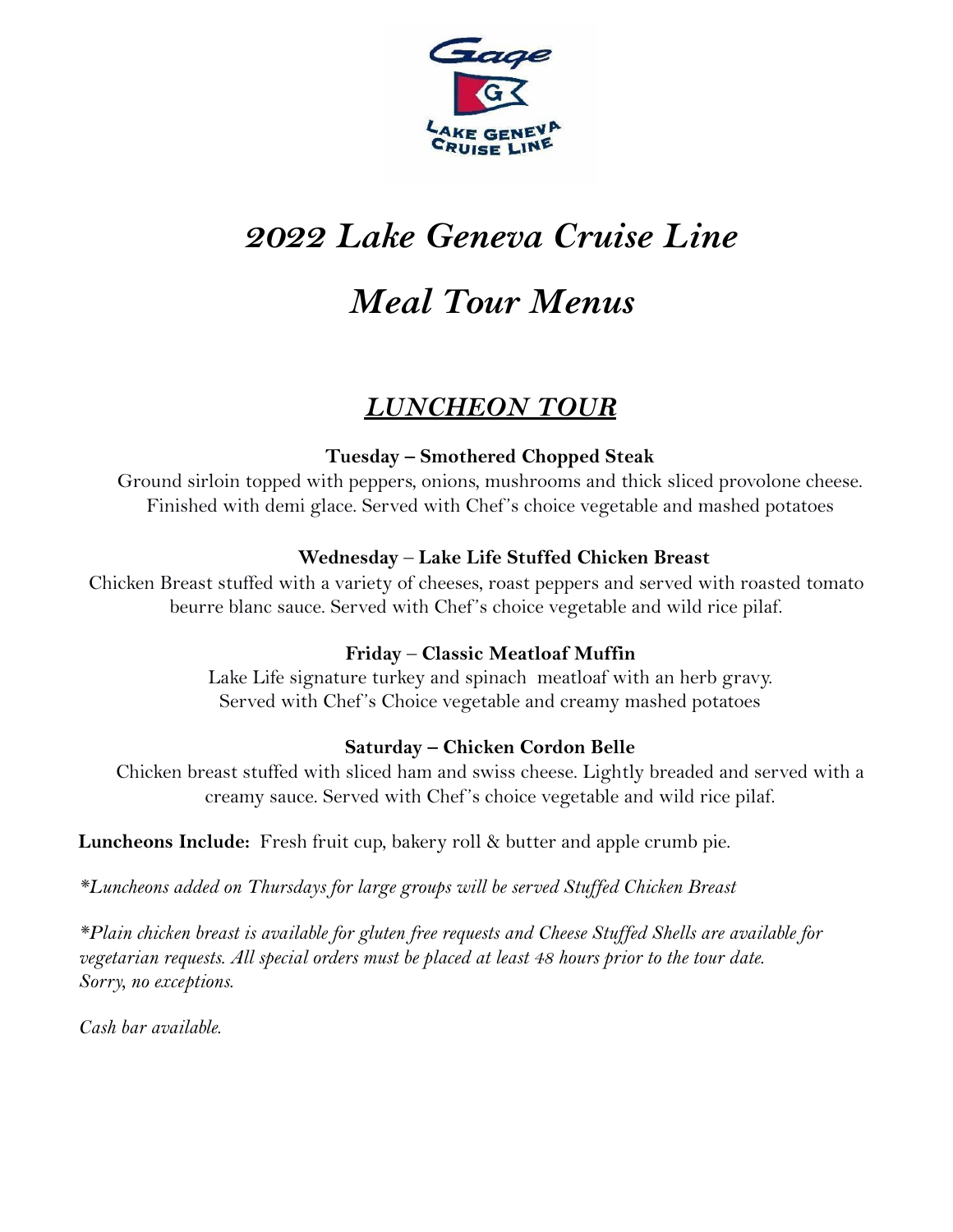

### *SUNDAY BRUNCH BUFFET*

Scrambled Eggs with Toppings: Shredded Cheese, Bacon Bits, Salsa, Peppers and Onions Vegetable and Cheese Egg Bake Chicken Breakfast Sausage Sliced Ham Hashbrown Casserole Creamy Pepper Gravy with Petite Biscuits Cheese Blintzes with Fruit Sauce Chicken Cordon Bleu Fresh Fruit Scones, Donut Holes, Mini Danishes & Kringle Granola, Yogurt and Berry Parfait Rolls or Croissants Selection Of Sweets

\*Specific brunch menu items are subject to change based on Chef 's discretion.

\*Cash bar available.